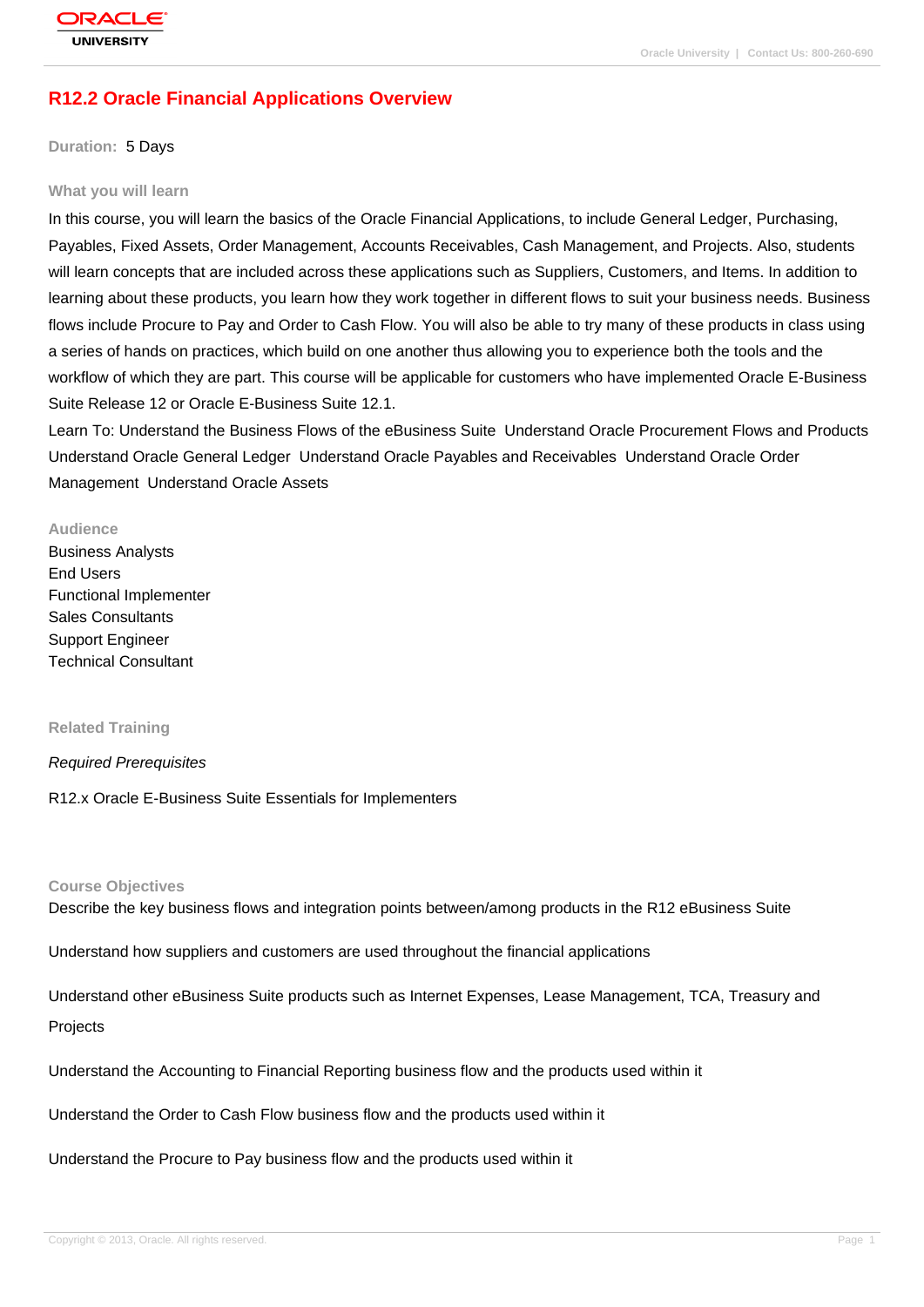### **Course Topics**

## **Understanding the eBusiness Suite**

Key Business Flows and Integration Points Between Products in the R12 eBusiness Suite

## **Understanding the Accounting to Financial Reporting Business Flow**

Steps to Complete the Accounting Cycle Using Oracle General Ledger How Oracle General Ledger Integrates with Other Oracle eBusiness Applications The Accounting to Financial Accounting Business Flow

## **Understanding the Procure to Pay Business Flow**

Key Areas in the Procure to Pay Process How the Procure to Pay Process Fits Into the Oracle eBusiness Suite of Applications

## **Understanding Suppliers**

Setting up New Suppliers Identifying Key Reports Identifying Supplier-related Implementation Considerations

## **Understanding Purchasing**

The Oracle Purchasing Process Flow Identifying Implementation Considerations of Oracle Purchasing

## **Understanding Payables**

Entering Invoices The Expense Report Process Creating Payments How Accounting Flows to the General Ledger

## **Understanding Assets**

The Assets Process Flow Asset Book Positioning Adding, Adjusting, Depreciating, and Retiring Assets

## **Understanding the Order to Cash Flow Business Flow**

The Order to Cash and Click to Cash Process Flows Key Areas in the Order to Cash Cycle How the Order to Cash Process Fits into the Oracle eBusiness Suite

## **Understanding Customers**

The Party Model Setting up New Customers Key Reports Customer-related Implementation Considerations

## **Understanding Order Management**

How Oracle Order Management Uses Items The Order Entry Process Creating Orders Managing Orders How Orders are Priced The Shipping and Return Process